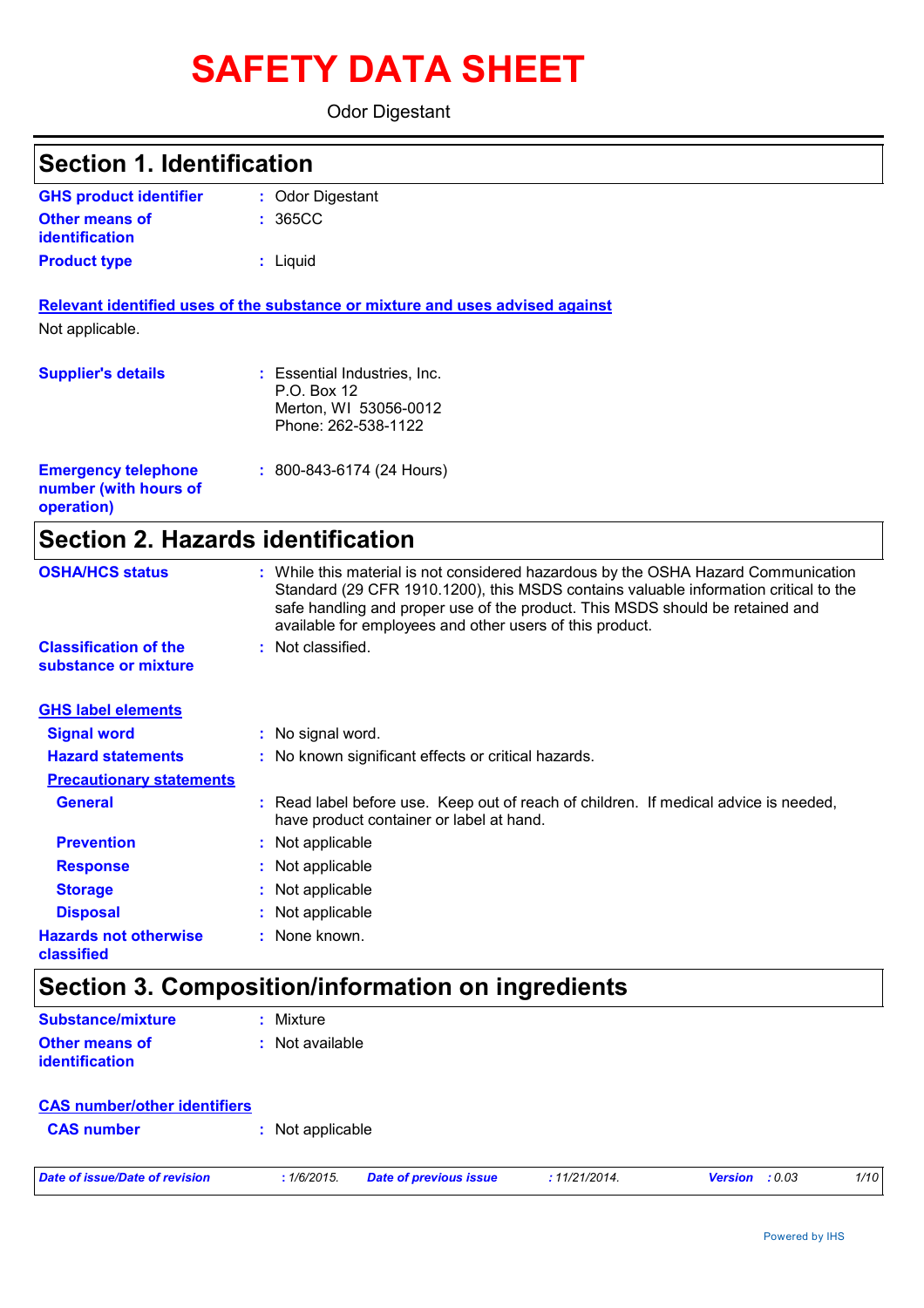## **Section 3. Composition/information on ingredients**

**Product code :** 365CC

| <b>Ingredient name</b>   |                          | <b>CAS number</b> |
|--------------------------|--------------------------|-------------------|
| Nonylphenol, ethoxylated | $\overline{\phantom{0}}$ | 9016-45-9         |

Any concentration shown as a range is to protect confidentiality or is due to batch variation.

**There are no additional ingredients present which, within the current knowledge of the supplier and in the concentrations applicable, are classified as hazardous to health or the environment and hence require reporting in this section.**

**Occupational exposure limits, if available, are listed in Section 8.**

## **Section 4. First aid measures**

### **Description of necessary first aid measures**

| <b>Eye contact</b>  | : Immediately flush eyes with plenty of water, occasionally lifting the upper and lower<br>eyelids. Check for and remove any contact lenses. Get medical attention if irritation<br>occurs.                                                                                                                                                            |
|---------------------|--------------------------------------------------------------------------------------------------------------------------------------------------------------------------------------------------------------------------------------------------------------------------------------------------------------------------------------------------------|
| <b>Inhalation</b>   | : Remove victim to fresh air and keep at rest in a position comfortable for breathing. Get<br>medical attention if symptoms occur.                                                                                                                                                                                                                     |
| <b>Skin contact</b> | : Flush contaminated skin with plenty of water. Remove contaminated clothing and<br>shoes. Get medical attention if symptoms occur.                                                                                                                                                                                                                    |
| <b>Ingestion</b>    | : Wash out mouth with water. Remove victim to fresh air and keep at rest in a position<br>comfortable for breathing. If material has been swallowed and the exposed person is<br>conscious, give small quantities of water to drink. Do not induce vomiting unless<br>directed to do so by medical personnel. Get medical attention if symptoms occur. |

### **Most important symptoms/effects, acute and delayed**

| <b>Potential acute health effects</b>                                                |                                                                                                                                |  |  |
|--------------------------------------------------------------------------------------|--------------------------------------------------------------------------------------------------------------------------------|--|--|
| Eye contact                                                                          | : No known significant effects or critical hazards.                                                                            |  |  |
| <b>Inhalation</b>                                                                    | : No known significant effects or critical hazards.                                                                            |  |  |
| <b>Skin contact</b>                                                                  | : No known significant effects or critical hazards.                                                                            |  |  |
| <b>Ingestion</b>                                                                     | : No known significant effects or critical hazards.                                                                            |  |  |
| <b>Over-exposure signs/symptoms</b>                                                  |                                                                                                                                |  |  |
| Eye contact                                                                          | : No specific data.                                                                                                            |  |  |
| <b>Inhalation</b>                                                                    | : No specific data.                                                                                                            |  |  |
| <b>Skin contact</b>                                                                  | : No specific data.                                                                                                            |  |  |
| <b>Ingestion</b>                                                                     | : No specific data.                                                                                                            |  |  |
| Indication of immediate medical attention and special treatment needed, if necessary |                                                                                                                                |  |  |
| Notes to physician                                                                   | : Treat symptomatically. Contact poison treatment specialist immediately if large<br>quantities have been ingested or inhaled. |  |  |
| <b>Specific treatments</b>                                                           | : No specific treatment.                                                                                                       |  |  |
| <b>Protection of first-aiders</b>                                                    | : No action shall be taken involving any personal risk or without suitable training.                                           |  |  |
|                                                                                      |                                                                                                                                |  |  |

### **See toxicological information (Section 11)**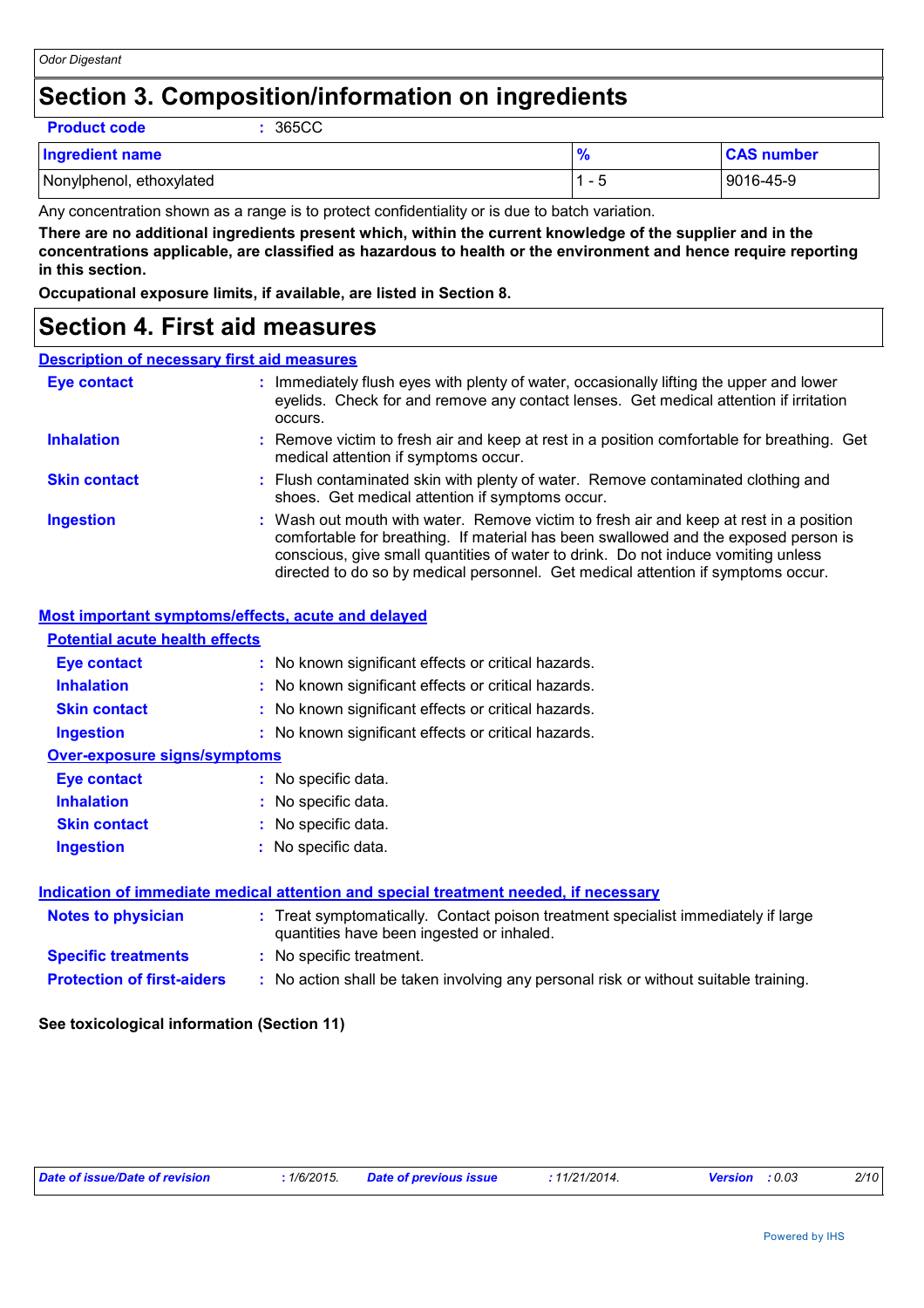## **Section 5. Fire-fighting measures**

| <b>Extinguishing media</b>                               |                                                                                                                                                                                                     |
|----------------------------------------------------------|-----------------------------------------------------------------------------------------------------------------------------------------------------------------------------------------------------|
| <b>Suitable extinguishing</b><br>media                   | : Use an extinguishing agent suitable for the surrounding fire.                                                                                                                                     |
| <b>Unsuitable extinguishing</b><br>media                 | : None known.                                                                                                                                                                                       |
| <b>Specific hazards arising</b><br>from the chemical     | : In a fire or if heated, a pressure increase will occur and the container may burst.                                                                                                               |
| <b>Hazardous thermal</b><br>decomposition products       | : Decomposition products may include the following materials:<br>carbon dioxide<br>carbon monoxide                                                                                                  |
| <b>Special protective actions</b><br>for fire-fighters   | : Promptly isolate the scene by removing all persons from the vicinity of the incident if<br>there is a fire. No action shall be taken involving any personal risk or without suitable<br>training. |
| <b>Special protective</b><br>equipment for fire-fighters | : Fire-fighters should wear appropriate protective equipment and self-contained breathing<br>apparatus (SCBA) with a full face-piece operated in positive pressure mode.                            |

## **Section 6. Accidental release measures**

|                                                              | Personal precautions, protective equipment and emergency procedures                                                                                                                                                                                                                                                                                                                                                                                                                                                                                                                      |  |  |
|--------------------------------------------------------------|------------------------------------------------------------------------------------------------------------------------------------------------------------------------------------------------------------------------------------------------------------------------------------------------------------------------------------------------------------------------------------------------------------------------------------------------------------------------------------------------------------------------------------------------------------------------------------------|--|--|
| For non-emergency<br>personnel                               | : No action shall be taken involving any personal risk or without suitable training.<br>Evacuate surrounding areas. Keep unnecessary and unprotected personnel from<br>entering. Do not touch or walk through spilled material. Put on appropriate personal<br>protective equipment.                                                                                                                                                                                                                                                                                                     |  |  |
| For emergency responders :                                   | If specialised clothing is required to deal with the spillage, take note of any information<br>in Section 8 on suitable and unsuitable materials. See also the information in "For non-<br>emergency personnel".                                                                                                                                                                                                                                                                                                                                                                         |  |  |
| <b>Environmental precautions</b>                             | : Avoid dispersal of spilled material and runoff and contact with soil, waterways, drains<br>and sewers. Inform the relevant authorities if the product has caused environmental<br>pollution (sewers, waterways, soil or air).                                                                                                                                                                                                                                                                                                                                                          |  |  |
| <b>Methods and materials for containment and cleaning up</b> |                                                                                                                                                                                                                                                                                                                                                                                                                                                                                                                                                                                          |  |  |
| <b>Small spill</b>                                           | : Stop leak if without risk. Move containers from spill area. Dilute with water and mop up<br>if water-soluble. Alternatively, or if water-insoluble, absorb with an inert dry material and<br>place in an appropriate waste disposal container. Dispose of via a licensed waste<br>disposal contractor.                                                                                                                                                                                                                                                                                 |  |  |
| <b>Large spill</b>                                           | Stop leak if without risk. Move containers from spill area. Prevent entry into sewers,<br>water courses, basements or confined areas. Wash spillages into an effluent treatment<br>plant or proceed as follows. Contain and collect spillage with non-combustible,<br>absorbent material e.g. sand, earth, vermiculite or diatomaceous earth and place in<br>container for disposal according to local regulations (see Section 13). Dispose of via a<br>licensed waste disposal contractor. Note: see Section 1 for emergency contact<br>information and Section 13 for waste disposal. |  |  |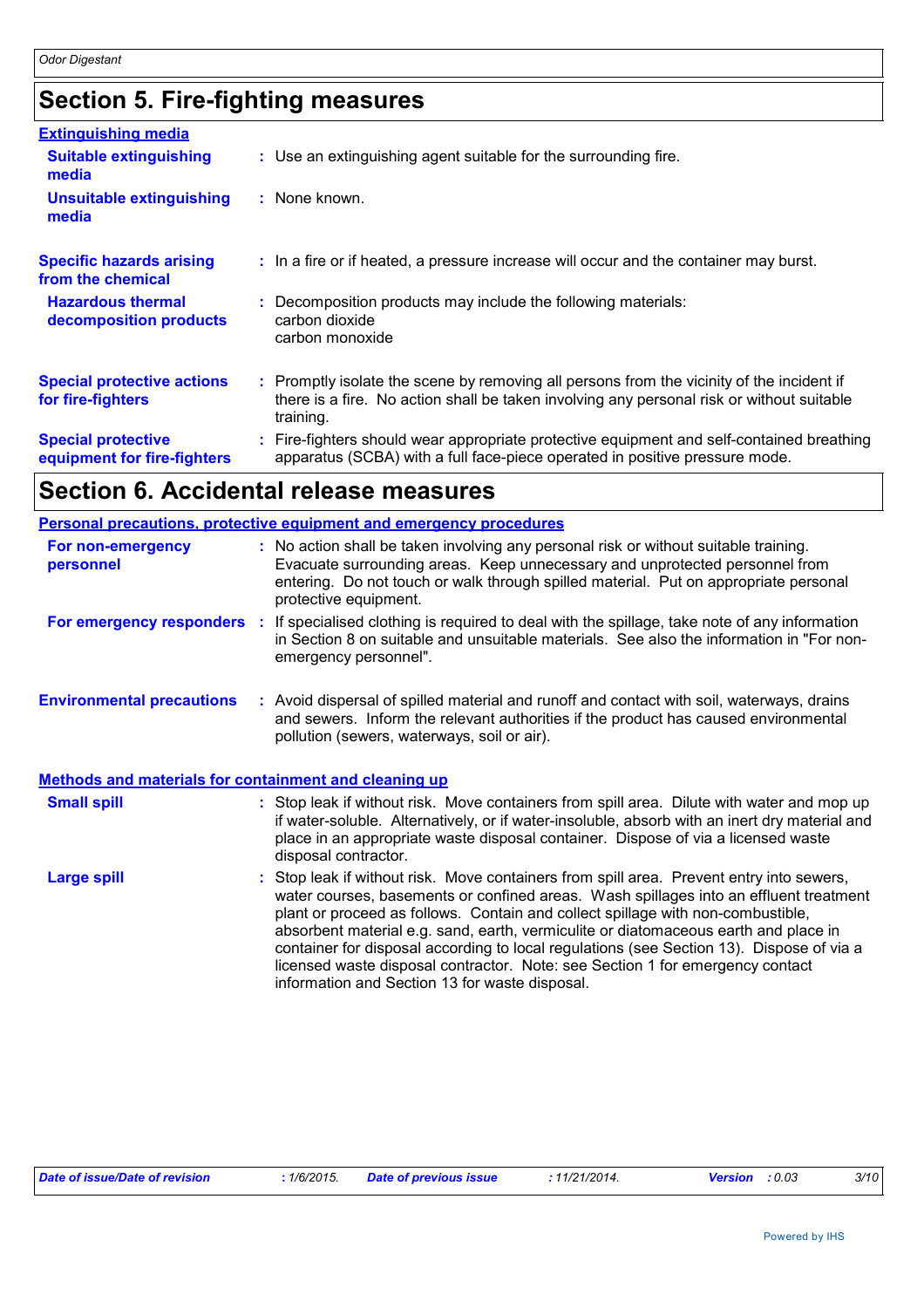## **Section 7. Handling and storage**

| <b>Precautions for safe handling</b>                                             |                                                                                                                                                                                                                                                                                                                                                                                                                                                                                              |
|----------------------------------------------------------------------------------|----------------------------------------------------------------------------------------------------------------------------------------------------------------------------------------------------------------------------------------------------------------------------------------------------------------------------------------------------------------------------------------------------------------------------------------------------------------------------------------------|
| <b>Protective measures</b>                                                       | : Put on appropriate personal protective equipment (see Section 8).                                                                                                                                                                                                                                                                                                                                                                                                                          |
| <b>Advice on general</b><br>occupational hygiene                                 | Eating, drinking and smoking should be prohibited in areas where this material is<br>handled, stored and processed. Workers should wash hands and face before eating,<br>drinking and smoking. Remove contaminated clothing and protective equipment before<br>entering eating areas. See also Section 8 for additional information on hygiene<br>measures.                                                                                                                                  |
| <b>Conditions for safe storage,</b><br>including any<br><b>incompatibilities</b> | : Store in accordance with local regulations. Store in original container protected from<br>direct sunlight in a dry, cool and well-ventilated area, away from incompatible materials<br>and food and drink. Keep container tightly closed and sealed until ready for use.<br>Containers that have been opened must be carefully resealed and kept upright to<br>prevent leakage. Do not store in unlabeled containers. Use appropriate containment to<br>avoid environmental contamination. |

## **Section 8. Exposure controls/personal protection**

## **Control parameters Occupational exposure limits**

None.

| <b>Appropriate engineering</b>                   | : Good general ventilation should be sufficient to control worker exposure to airborne                                                                                                                                                                                                                                          |
|--------------------------------------------------|---------------------------------------------------------------------------------------------------------------------------------------------------------------------------------------------------------------------------------------------------------------------------------------------------------------------------------|
| <b>controls</b>                                  | contaminants.                                                                                                                                                                                                                                                                                                                   |
| <b>Environmental exposure</b><br><b>controls</b> | : Emissions from ventilation or work process equipment should be checked to ensure<br>they comply with the requirements of environmental protection legislation. In some<br>cases, fume scrubbers, filters or engineering modifications to the process equipment<br>will be necessary to reduce emissions to acceptable levels. |

## **Individual protection measures**

| <b>Hygiene measures</b>        | : Wash hands, forearms and face thoroughly after handling chemical products, before<br>eating, smoking and using the lavatory and at the end of the working period.<br>Appropriate techniques should be used to remove potentially contaminated clothing.<br>Wash contaminated clothing before reusing. Ensure that eyewash stations and safety<br>showers are close to the workstation location. |  |
|--------------------------------|---------------------------------------------------------------------------------------------------------------------------------------------------------------------------------------------------------------------------------------------------------------------------------------------------------------------------------------------------------------------------------------------------|--|
| <b>Eye/face protection</b>     | : Safety eyewear complying with an approved standard should be used when a risk<br>assessment indicates this is necessary to avoid exposure to liquid splashes, mists,<br>gases or dusts. If contact is possible, the following protection should be worn, unless<br>the assessment indicates a higher degree of protection: safety glasses with side-<br>shields.                                |  |
| <b>Skin protection</b>         |                                                                                                                                                                                                                                                                                                                                                                                                   |  |
| <b>Hand protection</b>         | : Chemical-resistant, impervious gloves complying with an approved standard should be<br>worn at all times when handling chemical products if a risk assessment indicates this is<br>necessary.                                                                                                                                                                                                   |  |
| <b>Body protection</b>         | : Personal protective equipment for the body should be selected based on the task being<br>performed and the risks involved and should be approved by a specialist before<br>handling this product.                                                                                                                                                                                               |  |
| <b>Other skin protection</b>   | : Appropriate footwear and any additional skin protection measures should be selected<br>based on the task being performed and the risks involved and should be approved by a<br>specialist before handling this product.                                                                                                                                                                         |  |
| <b>Respiratory protection</b>  | : Use a properly fitted, air-purifying or air-fed respirator complying with an approved<br>standard if a risk assessment indicates this is necessary. Respirator selection must be<br>based on known or anticipated exposure levels, the hazards of the product and the safe<br>working limits of the selected respirator.                                                                        |  |
| Date of issue/Date of revision | : 1/6/2015.<br>: 11/21/2014.<br>4/10<br><b>Date of previous issue</b><br>Version : 0.03                                                                                                                                                                                                                                                                                                           |  |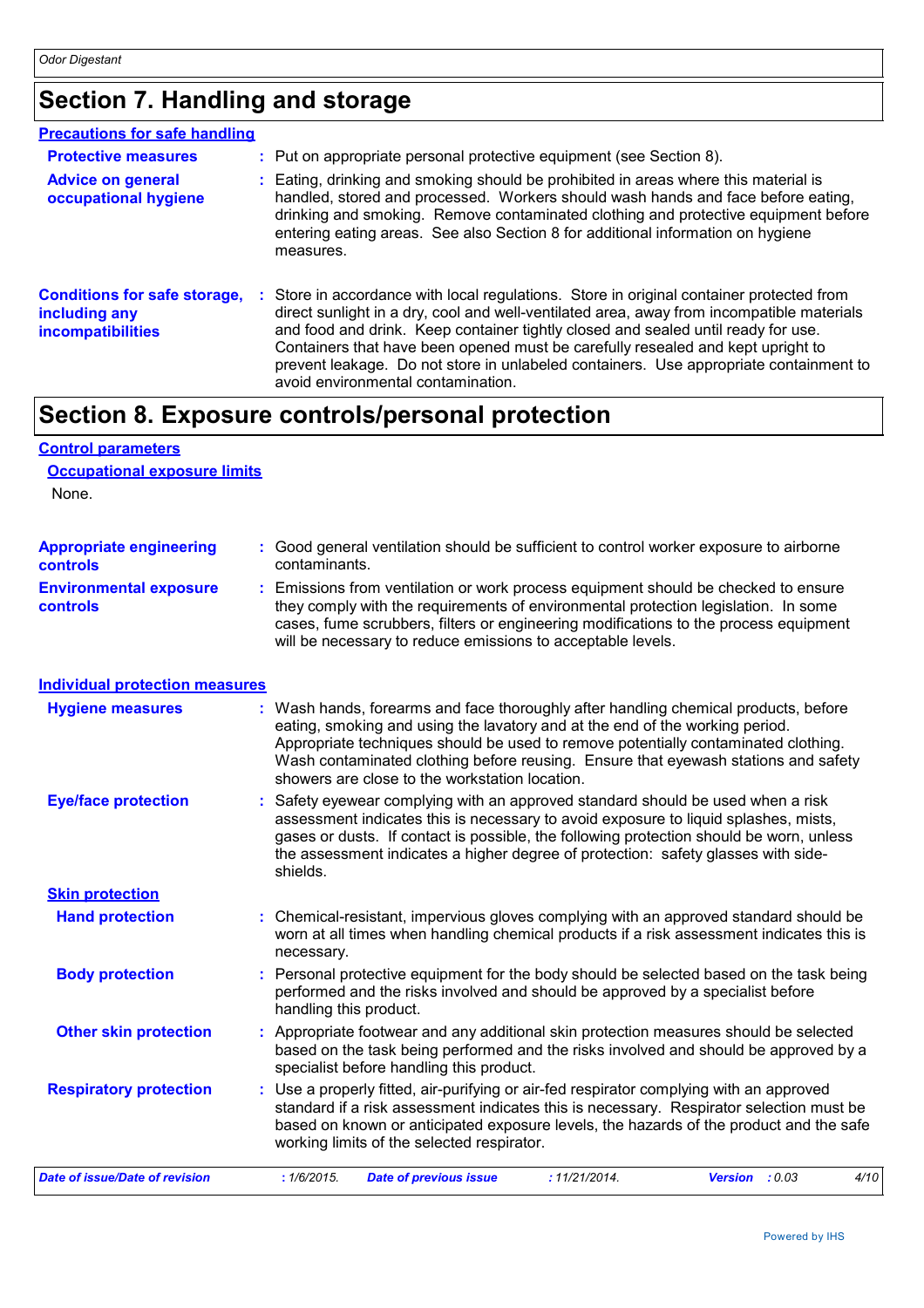## **Section 9. Physical and chemical properties**

| <b>Appearance</b>                                 |                                                                                                                                                 |
|---------------------------------------------------|-------------------------------------------------------------------------------------------------------------------------------------------------|
| <b>Physical state</b>                             | : Liquid                                                                                                                                        |
| <b>Color</b>                                      | : White                                                                                                                                         |
| <b>Odor</b>                                       | : Herbal                                                                                                                                        |
| <b>Odor threshold</b>                             | : Not available                                                                                                                                 |
| pH                                                | $: 6.5 \text{ to } 7.5$                                                                                                                         |
| <b>Melting point</b>                              | : $0^{\circ}$ C (32 $^{\circ}$ F)                                                                                                               |
| <b>Boiling point</b>                              | : $100^{\circ}$ C (212 $^{\circ}$ F)                                                                                                            |
| <b>Flash point</b>                                | : Closed cup: >93.334°C (>200°F)                                                                                                                |
| <b>Evaporation rate</b>                           | : Not available                                                                                                                                 |
| <b>Flammability (solid, gas)</b>                  | : Not available                                                                                                                                 |
| Lower and upper explosive<br>(flammable) limits   | : Not available                                                                                                                                 |
| <b>Vapor pressure</b>                             | $:$ <4 kPa (<30 mm Hg) [room temperature]                                                                                                       |
| <b>Vapor density</b>                              | : $<$ 1 [Air = 1]                                                                                                                               |
| <b>Specific gravity</b>                           | $: 1$ g/cm <sup>3</sup>                                                                                                                         |
| <b>Solubility</b>                                 | : Not available                                                                                                                                 |
| <b>Partition coefficient: n-</b><br>octanol/water | : Not available                                                                                                                                 |
| <b>Auto-ignition temperature</b>                  | : Not available                                                                                                                                 |
| <b>Viscosity</b>                                  | : Not available                                                                                                                                 |
| <b>VOC content</b>                                | $: 0\%$                                                                                                                                         |
|                                                   | VOCs are calculated following the requirements under 40 CFR, Part 59, Subpart C for Consumer Products and Subpart D for Architectural Coatings. |

## **Section 10. Stability and reactivity**

| <b>Reactivity</b>                            | : No specific test data related to reactivity available for this product or its ingredients.              |
|----------------------------------------------|-----------------------------------------------------------------------------------------------------------|
| <b>Chemical stability</b>                    | : The product is stable.                                                                                  |
| <b>Possibility of hazardous</b><br>reactions | : Under normal conditions of storage and use, hazardous reactions will not occur.                         |
| <b>Conditions to avoid</b>                   | : No specific data.                                                                                       |
| <b>Incompatible materials</b>                | : No specific data.                                                                                       |
| <b>Hazardous decomposition</b><br>products   | : Under normal conditions of storage and use, hazardous decomposition products should<br>not be produced. |

|  | Date of issue/Date of revision | 1/6/2015. | <b>Date of previous issue</b> | <sup>,</sup> 11/21/2014. | <b>Version</b> : 0.03 | 5/10 |
|--|--------------------------------|-----------|-------------------------------|--------------------------|-----------------------|------|
|--|--------------------------------|-----------|-------------------------------|--------------------------|-----------------------|------|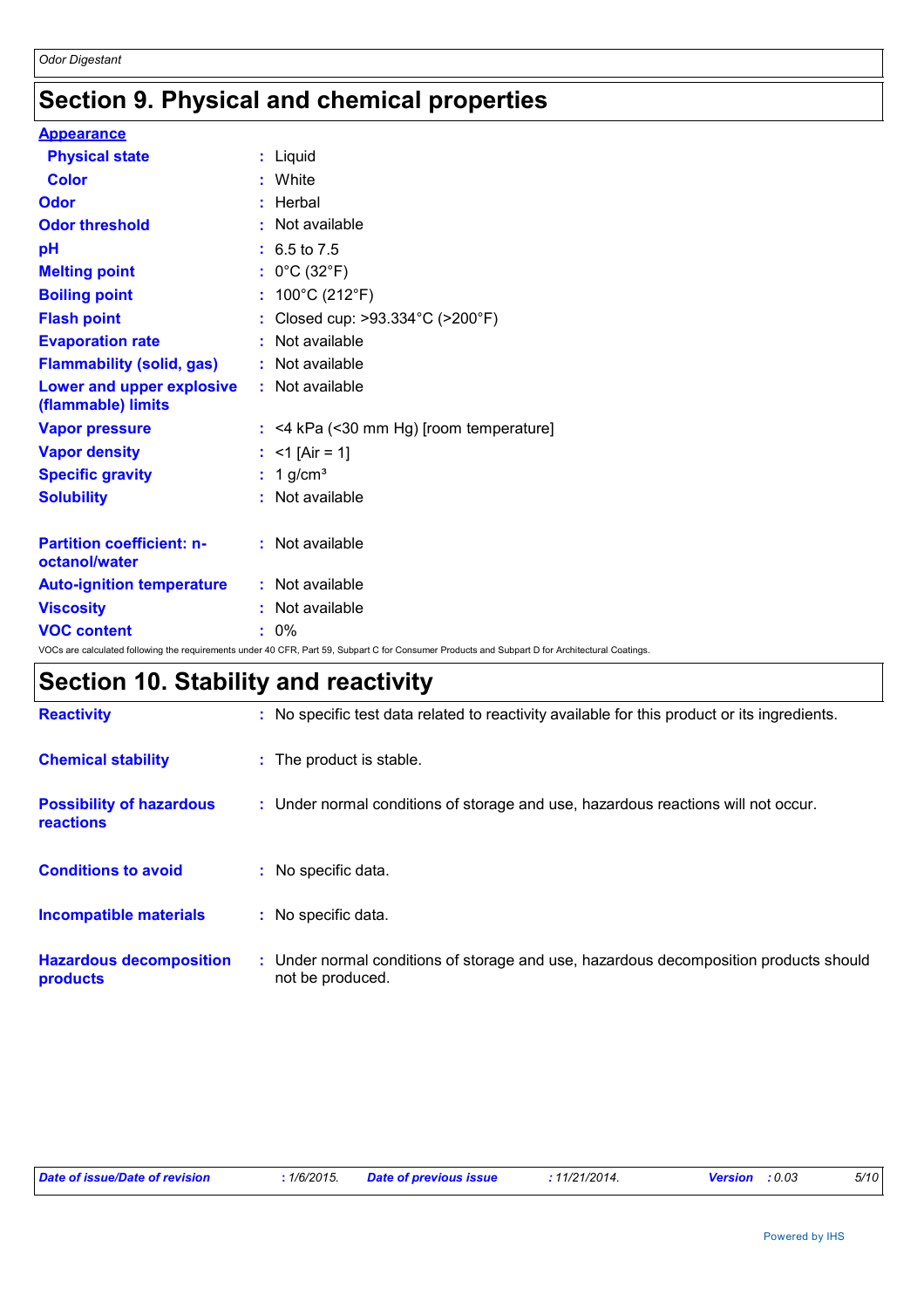## **Section 11. Toxicological information**

## **Information on toxicological effects**

### **Acute toxicity**

| <b>Product/ingredient name</b> | Result                   | <b>Species</b> | <b>Dose</b>                | <b>Exposure</b> |
|--------------------------------|--------------------------|----------------|----------------------------|-----------------|
| Nonylphenol, ethoxylated       | LD50 Dermal<br>LD50 Oral | Rat<br>Rat     | >16000 mg/kg<br>3241 mg/kg |                 |

### **Irritation/Corrosion**

| <b>Product/ingredient name</b> | <b>Result</b>          | <b>Species</b> | <b>Score</b> | <b>Exposure</b> | <b>Observation</b>       |
|--------------------------------|------------------------|----------------|--------------|-----------------|--------------------------|
| Nonylphenol, ethoxylated       | Eyes - Severe irritant | Guinea pig     |              | 20 milligrams   |                          |
|                                | Eyes - Severe irritant | Mouse          |              | 20 milligrams   |                          |
|                                | Eyes - Severe irritant | Rabbit         |              | 20 milligrams   |                          |
|                                | Skin - Mild irritant   | Human          |              | 72 hours 15     | $\overline{\phantom{a}}$ |
|                                |                        |                |              | milligrams      |                          |
|                                |                        |                |              | Intermittent    |                          |
|                                | Skin - Mild irritant   | Rabbit         |              | 500             |                          |
|                                |                        |                |              | milligrams      |                          |

### **Sensitization**

Not available.

### **Mutagenicity**

Not available.

### **Carcinogenicity**

Not available.

### **Reproductive toxicity**

Not available.

## **Teratogenicity**

Not available.

## **Specific target organ toxicity (single exposure)**

Not available.

## **Specific target organ toxicity (repeated exposure)**

Not available.

### **Aspiration hazard**

Not available.

### **Information on the likely routes of exposure :** Not available

**Potential acute health effects**

| Eye contact         | : No known significant effects or critical hazards. |
|---------------------|-----------------------------------------------------|
| <b>Inhalation</b>   | : No known significant effects or critical hazards. |
| <b>Skin contact</b> | : No known significant effects or critical hazards. |
| <b>Ingestion</b>    | : No known significant effects or critical hazards. |

## **Symptoms related to the physical, chemical and toxicological characteristics Inhalation :** No specific data. **Eye contact :** No specific data. *Date of issue/Date of revision* **:** *1/6/2015. Date of previous issue : 11/21/2014. Version : 0.03 6/10*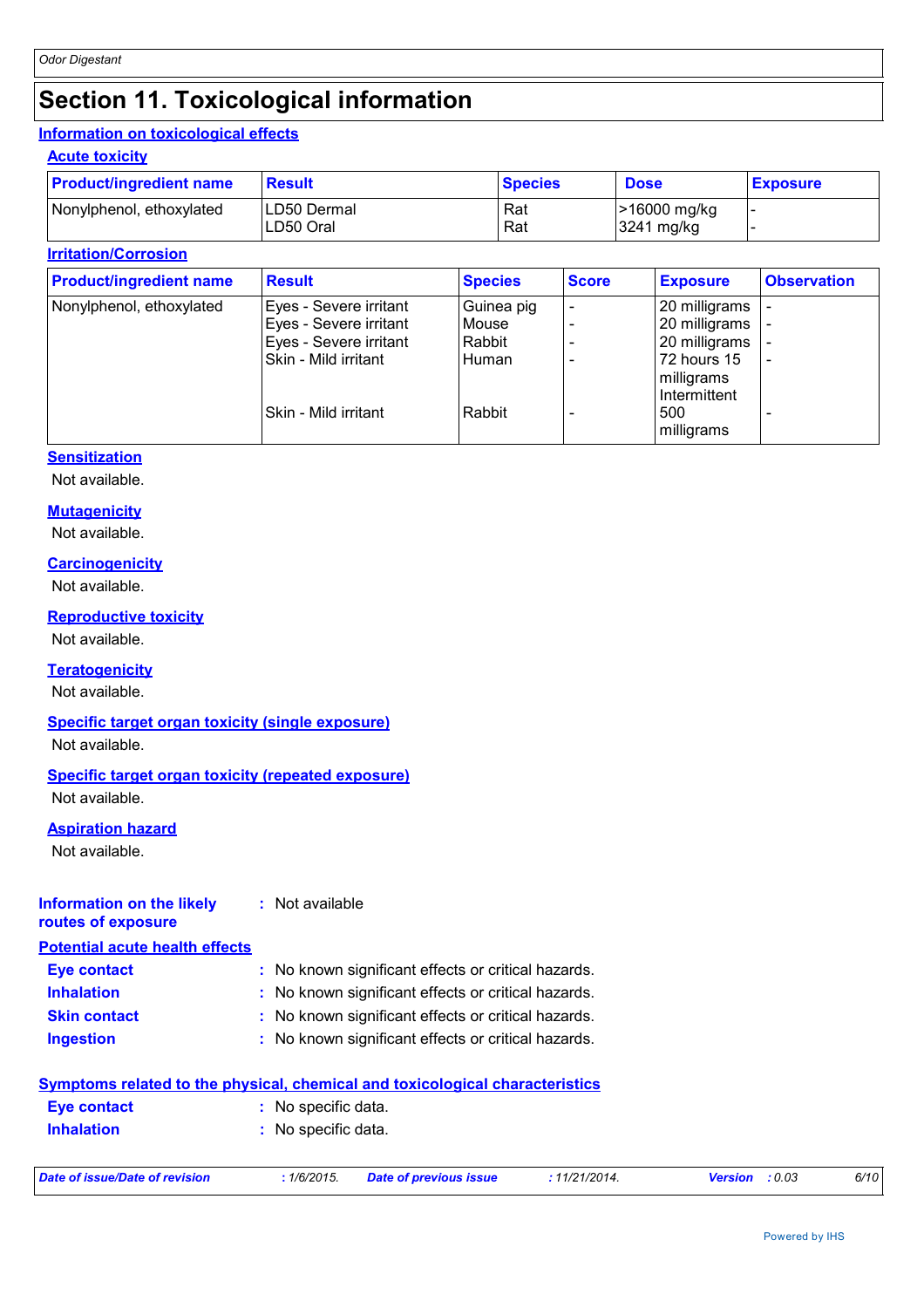## **Section 11. Toxicological information**

| <b>Skin contact</b>                              | : No specific data.                                                                      |
|--------------------------------------------------|------------------------------------------------------------------------------------------|
| <b>Ingestion</b>                                 | : No specific data.                                                                      |
|                                                  | Delayed and immediate effects and also chronic effects from short and long term exposure |
| <b>Short term exposure</b>                       |                                                                                          |
| <b>Potential immediate</b><br>effects            | : Not available                                                                          |
| <b>Potential delayed effects</b>                 | : Not available                                                                          |
| <b>Long term exposure</b>                        |                                                                                          |
| <b>Potential immediate</b><br>effects            | : Not available                                                                          |
| <b>Potential delayed effects : Not available</b> |                                                                                          |
| <b>Potential chronic health effects</b>          |                                                                                          |
| Not available.                                   |                                                                                          |
| <b>General</b>                                   | : No known significant effects or critical hazards.                                      |
| <b>Carcinogenicity</b>                           | : No known significant effects or critical hazards.                                      |
| <b>Mutagenicity</b>                              | : No known significant effects or critical hazards.                                      |
| <b>Teratogenicity</b>                            | : No known significant effects or critical hazards.                                      |
| <b>Developmental effects</b>                     | : No known significant effects or critical hazards.                                      |
| <b>Fertility effects</b>                         | : No known significant effects or critical hazards.                                      |
|                                                  |                                                                                          |

## **Numerical measures of toxicity**

## Oral 108033.3 mg/kg **Route ATE value Acute toxicity estimates**

## **Section 12. Ecological information**

| <b>Toxicity</b> |
|-----------------|
|-----------------|

| <b>Product/ingredient name</b> | <b>Result</b>                     | <b>Species</b>                             | <b>Exposure</b> |
|--------------------------------|-----------------------------------|--------------------------------------------|-----------------|
| Nonylphenol, ethoxylated       | Acute EC50 12 mg/l Fresh water    | Algae - Pseudokirchneriella<br>subcapitata | 96 hours        |
|                                | Acute LC50 1.23 mg/l Marine water | Crustaceans - Americamysis<br>bahia        | 48 hours        |
|                                | Acute LC50 0.148 mg/l Fresh water | Daphnia - Daphnia magna -<br>Neonate       | 48 hours        |
|                                | Acute LC50 1300 µg/l Fresh water  | Fish - Lepomis macrochirus                 | 96 hours        |
|                                | Chronic NOEC 8 mg/l Fresh water   | Algae - Pseudokirchneriella<br>subcapitata | 96 hours        |
|                                | Chronic NOEC 35 µg/l Fresh water  | Fish - Oryzias latipes - Fry               | 100 days        |

## **Persistence and degradability**

Not available.

## **Bioaccumulative potential**

Not available.

| Date of issue/Date of revision | : 1/6/2015. Date of previous issue | .11/21/2014. | <b>Version</b> : 0.03 | 7/10 |
|--------------------------------|------------------------------------|--------------|-----------------------|------|
|                                |                                    |              |                       |      |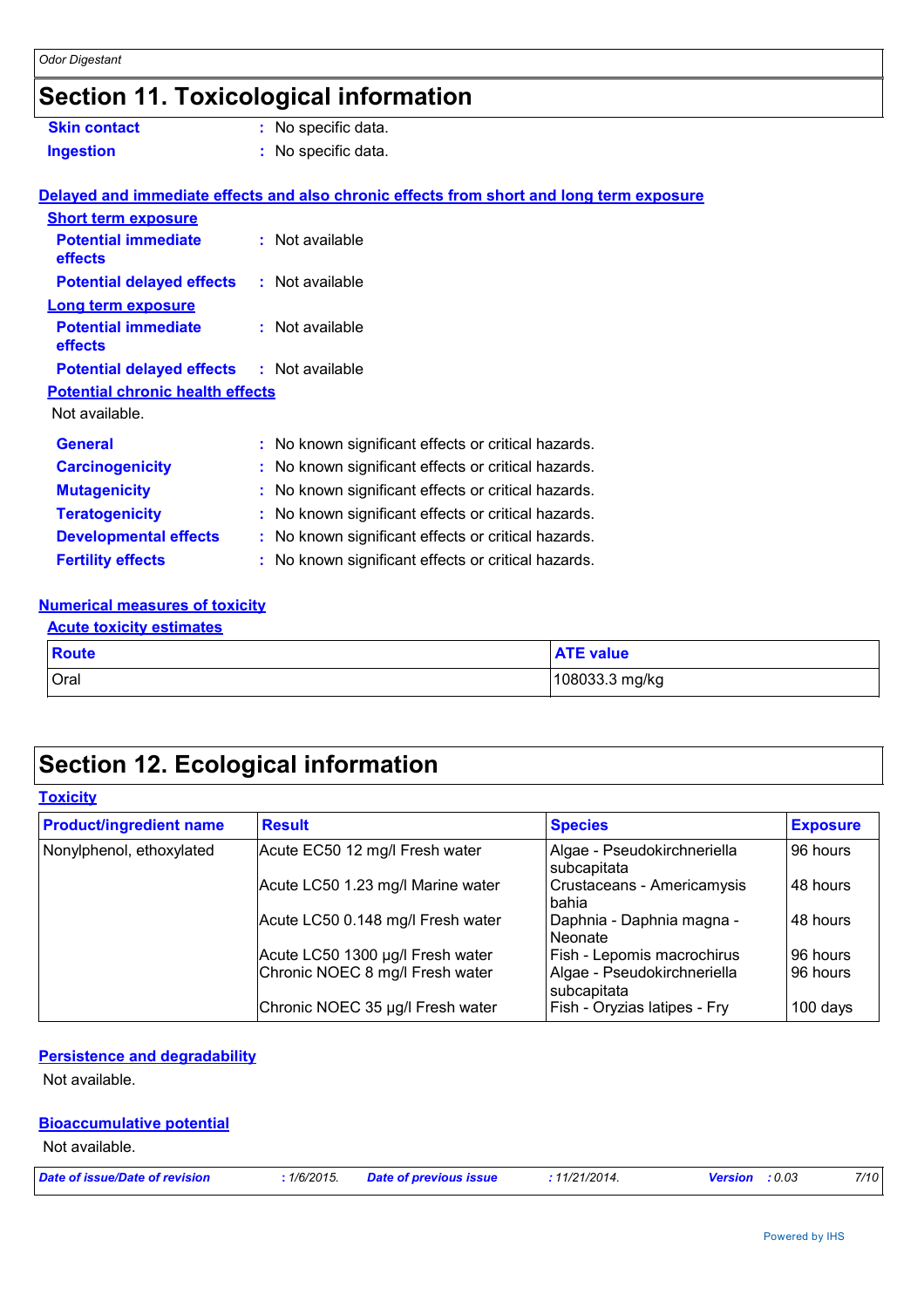## **Section 12. Ecological information**

### **Mobility in soil**

| <b>Soil/water partition</b>    | : Not available |
|--------------------------------|-----------------|
| coefficient (K <sub>oc</sub> ) |                 |

**Other adverse effects** : No known significant effects or critical hazards.

## **Section 13. Disposal considerations**

| <b>Disposal methods</b> | : The generation of waste should be avoided or minimized wherever possible. Disposal<br>of this product, solutions and any by-products should at all times comply with the<br>requirements of environmental protection and waste disposal legislation and any<br>regional local authority requirements. Dispose of surplus and non-recyclable products<br>via a licensed waste disposal contractor. Waste should not be disposed of untreated to<br>the sewer unless fully compliant with the requirements of all authorities with jurisdiction.<br>Waste packaging should be recycled. Incineration or landfill should only be considered<br>when recycling is not feasible. This material and its container must be disposed of in a<br>safe way. Empty containers or liners may retain some product residues. Avoid<br>dispersal of spilled material and runoff and contact with soil, waterways, drains and |
|-------------------------|-----------------------------------------------------------------------------------------------------------------------------------------------------------------------------------------------------------------------------------------------------------------------------------------------------------------------------------------------------------------------------------------------------------------------------------------------------------------------------------------------------------------------------------------------------------------------------------------------------------------------------------------------------------------------------------------------------------------------------------------------------------------------------------------------------------------------------------------------------------------------------------------------------------------|
|                         | sewers.                                                                                                                                                                                                                                                                                                                                                                                                                                                                                                                                                                                                                                                                                                                                                                                                                                                                                                         |

## **Section 14. Transport information**

|                                        | <b>DOT Classification</b> | <b>IMDG</b>                                                                                               | <b>IATA</b>                                                                                                                |
|----------------------------------------|---------------------------|-----------------------------------------------------------------------------------------------------------|----------------------------------------------------------------------------------------------------------------------------|
| <b>UN number</b>                       | Not regulated             | <b>UN3082</b>                                                                                             | <b>UN3082</b>                                                                                                              |
| <b>UN proper shipping</b><br>name      |                           | <b>ENVIRONMENTALLY</b><br><b>HAZARDOUS</b><br>SUBSTANCE, LIQUID, N.<br>O.S. (Nonylphenol,<br>ethoxylated) | <b>ENVIRONMENTALLY</b><br>HAZARDOUS SUBSTANCE,<br>LIQUID, N.O.S.<br>(Nonylphenol, ethoxylated)                             |
| <b>Transport hazard</b><br>class(es)   |                           | 9<br>⋭                                                                                                    | 9                                                                                                                          |
| <b>Packing group</b>                   | $\overline{\phantom{a}}$  | Ш                                                                                                         | III                                                                                                                        |
| <b>Environmental</b><br><b>hazards</b> | No.                       | Yes.                                                                                                      | Yes.                                                                                                                       |
| <b>Additional</b><br>information       | $\overline{\phantom{0}}$  | The marine pollutant mark<br>is not required when<br>transported in sizes of ≤5<br>L or $\leq$ 5 kg.      | The environmentally<br>hazardous substance mark<br>is not required when<br>transported in sizes of ≤5 L<br>or $\leq 5$ kg. |

**Special precautions for user : Transport within user's premises: always transport in closed containers that are** upright and secure. Ensure that persons transporting the product know what to do in the event of an accident or spillage.

**Transport in bulk according :** Not available. **to Annex II of MARPOL 73/78 and the IBC Code**

| Date of issue/Date of revision<br>: 1/6/2015. | <b>Date of previous issue</b> | .11/21/2014. | <b>Version</b> : 0.03 | 8/10 |
|-----------------------------------------------|-------------------------------|--------------|-----------------------|------|
|-----------------------------------------------|-------------------------------|--------------|-----------------------|------|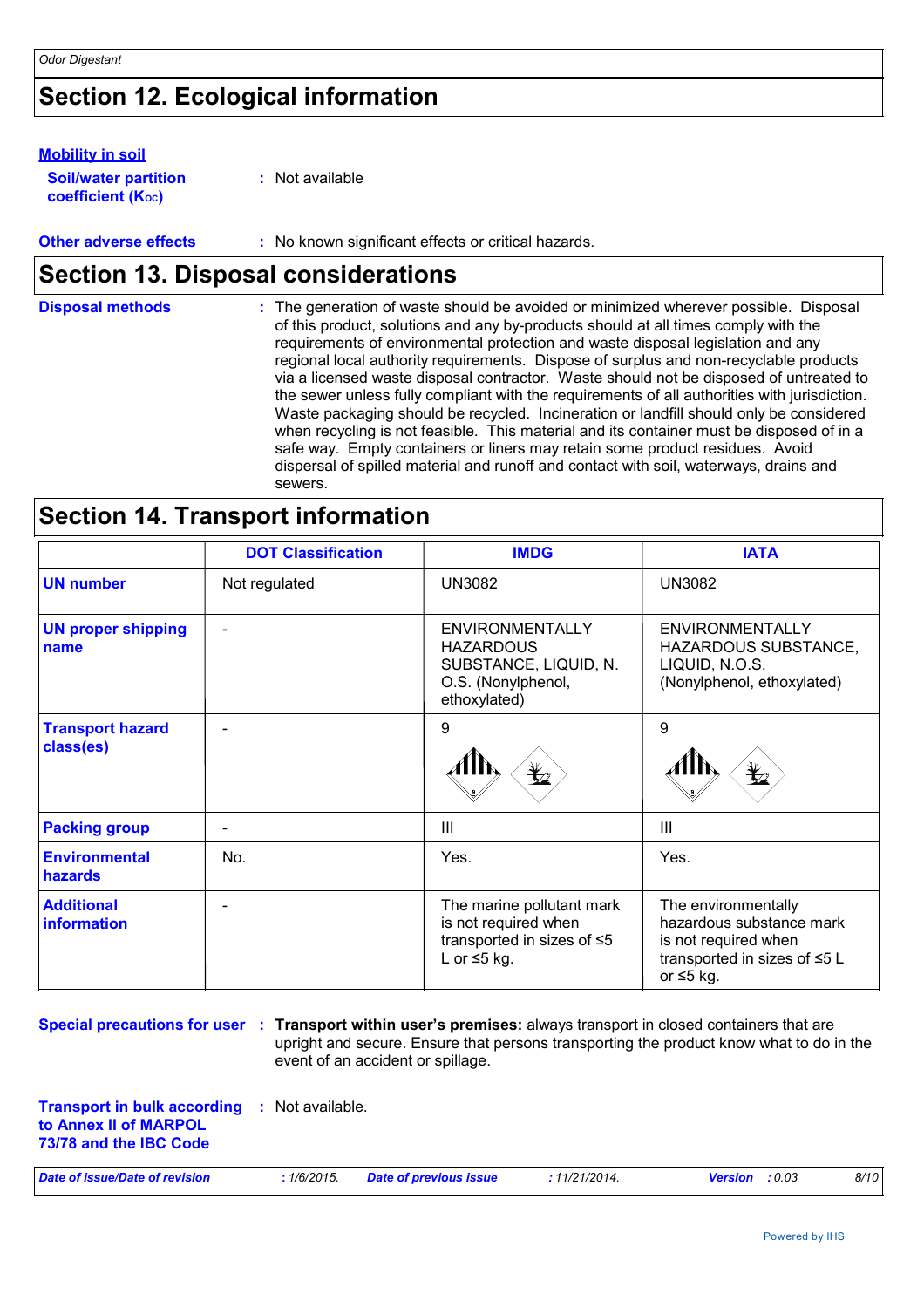## **Section 15. Regulatory information**

**U.S. Federal regulations :**

**United States inventory (TSCA 8b)**: All components are listed or exempted.

#### **Clean Air Act Section 112 :** Not listed

### **(b) Hazardous Air Pollutants (HAPs)**

## **SARA 311/312**

**Classification :** Not applicable

### **Composition/information on ingredients**

| <b>Name</b>              | $\frac{9}{6}$ | <b>Fire</b> | <b>Sudden</b><br><b>hazard release of</b><br><b>pressure</b> | <b>Reactive</b> | <b>Immediate</b><br>(acute)<br>health<br>hazard | <b>Delaved</b><br>(chronic)<br>health<br>hazard |
|--------------------------|---------------|-------------|--------------------------------------------------------------|-----------------|-------------------------------------------------|-------------------------------------------------|
| Nonylphenol, ethoxylated | - 5           | No.         | No.                                                          | No.             | Yes.                                            | No.                                             |

## **State regulations**

**International regulations**

**Canada inventory :** All components are listed or exempted.

## **Section 16. Other information**

**Hazardous Material Information System (U.S.A.)**



**Caution: HMIS® ratings are based on a 0-4 rating scale, with 0 representing minimal hazards or risks, and 4 representing significant hazards or risks Although HMIS® ratings are not required on SDSs under 29 CFR 1910. 1200, the preparer may choose to provide them. HMIS® ratings are to be used with a fully implemented HMIS® program. HMIS® is a registered mark of the National Paint & Coatings Association (NPCA). HMIS® materials may be purchased exclusively from J. J. Keller (800) 327-6868.**

**The customer is responsible for determining the PPE code for this material.**

**National Fire Protection Association (U.S.A.)**



**Reprinted with permission from NFPA 704-2001, Identification of the Hazards of Materials for Emergency Response Copyright ©1997, National Fire Protection Association, Quincy, MA 02269. This reprinted material is not the complete and official position of the National Fire Protection Association, on the referenced subject which is represented only by the standard in its entirety.**

**Copyright ©2001, National Fire Protection Association, Quincy, MA 02269. This warning system is intended to be interpreted and applied only by properly trained individuals to identify fire, health and reactivity hazards of chemicals. The user is referred to certain limited number of chemicals with recommended classifications in NFPA 49 and NFPA 325, which would be used as a guideline only. Whether the chemicals are classified by NFPA or not, anyone using the 704 systems to classify chemicals does so at their own risk.**

### **History**

| Date of printing               | 1/6/2015.<br>: 1/6/2015. |                        |              |                   |      |
|--------------------------------|--------------------------|------------------------|--------------|-------------------|------|
| Date of issue/Date of revision | :1/6/2015.               | Date of previous issue | :11/21/2014. | Version<br>: 0.03 | 9/10 |